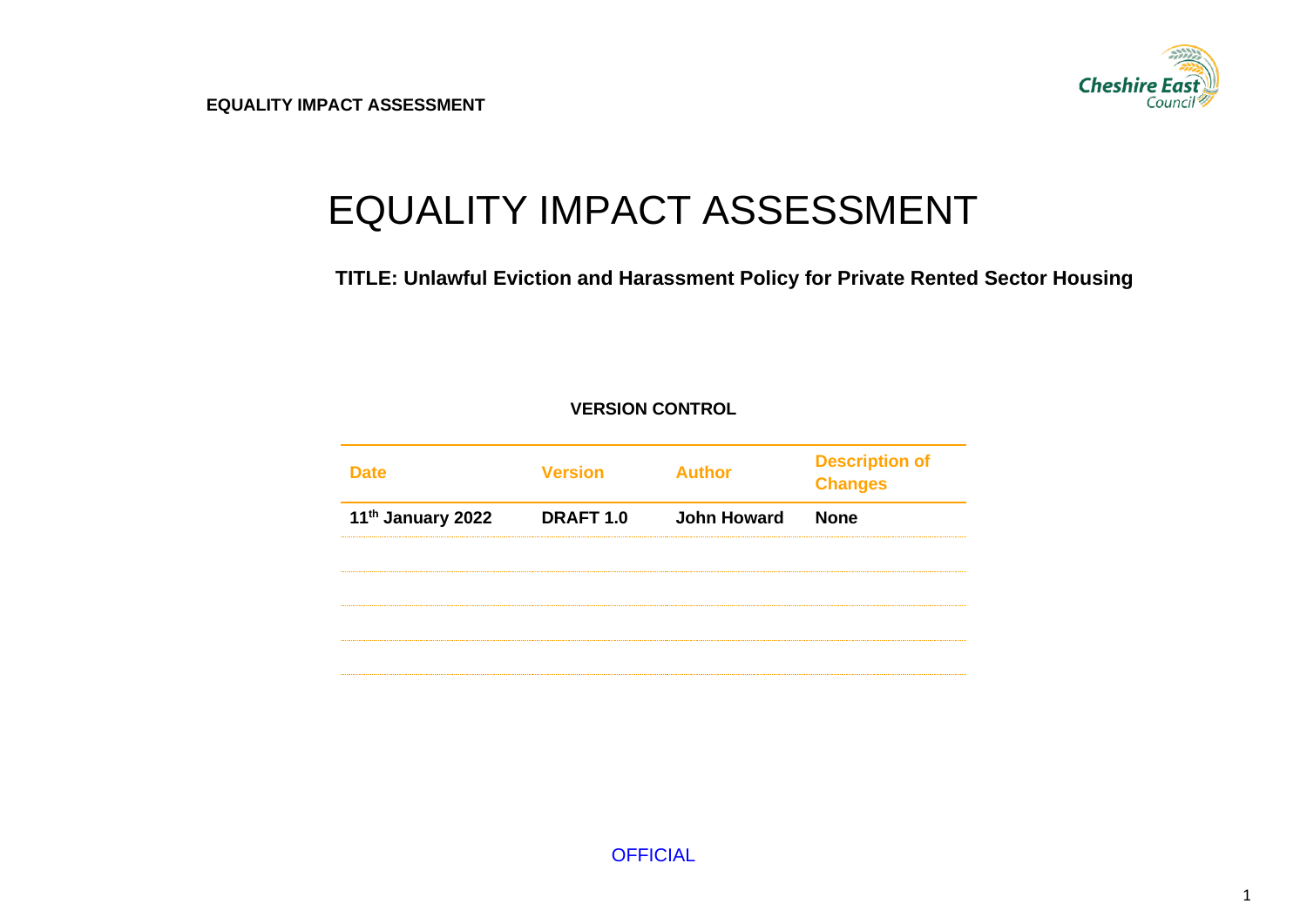

## **CHESHIRE EAST COUNCIL - EQUALITY IMPACT ASSESSMENT**

**Stage 1 Description:** Fact finding (about your policy / service /

| <b>Department</b>                                                                                   | Place                                                                                                                                                                                                                                                                                                                                                                                                                                                                                                    |                                                       | Lead officer responsible for<br>assessment |                                                                                                                     | John Howard          |                 |  |
|-----------------------------------------------------------------------------------------------------|----------------------------------------------------------------------------------------------------------------------------------------------------------------------------------------------------------------------------------------------------------------------------------------------------------------------------------------------------------------------------------------------------------------------------------------------------------------------------------------------------------|-------------------------------------------------------|--------------------------------------------|---------------------------------------------------------------------------------------------------------------------|----------------------|-----------------|--|
| <b>Service</b>                                                                                      | Housing                                                                                                                                                                                                                                                                                                                                                                                                                                                                                                  |                                                       |                                            | Other members of team undertaking                                                                                   | <b>Claire Grice</b>  |                 |  |
|                                                                                                     |                                                                                                                                                                                                                                                                                                                                                                                                                                                                                                          |                                                       | assessment                                 |                                                                                                                     |                      | Philip Jennings |  |
| <b>Date</b>                                                                                         | 11 <sup>th</sup> January 2022                                                                                                                                                                                                                                                                                                                                                                                                                                                                            |                                                       | <b>Version</b>                             |                                                                                                                     | DRAFT <sub>1.0</sub> |                 |  |
| Type of document (mark as                                                                           | <b>Strategy</b>                                                                                                                                                                                                                                                                                                                                                                                                                                                                                          | <b>Plan</b>                                           | <b>Function</b>                            | <b>Policy</b>                                                                                                       | <b>Procedure</b>     | <b>Service</b>  |  |
| appropriate)                                                                                        |                                                                                                                                                                                                                                                                                                                                                                                                                                                                                                          |                                                       |                                            | $\sqrt{ }$                                                                                                          |                      |                 |  |
| Is this a new/existing/revision of                                                                  |                                                                                                                                                                                                                                                                                                                                                                                                                                                                                                          | <b>New</b>                                            | <b>Existing</b>                            |                                                                                                                     | <b>Revision</b>      |                 |  |
| an existing document (please mark<br>as appropriate)                                                | $\mathcal{N}$                                                                                                                                                                                                                                                                                                                                                                                                                                                                                            |                                                       |                                            |                                                                                                                     |                      |                 |  |
| Title and subject of the impact                                                                     |                                                                                                                                                                                                                                                                                                                                                                                                                                                                                                          |                                                       |                                            | The term "unlawful eviction" is an umbrella expression for what is likely to be a number of unlawful acts committed |                      |                 |  |
| assessment (include a brief                                                                         |                                                                                                                                                                                                                                                                                                                                                                                                                                                                                                          |                                                       |                                            | by a landlord or someone acting with them, or on their behalf, which excludes the occupier from residential         |                      |                 |  |
| description of the aims, outcomes,                                                                  |                                                                                                                                                                                                                                                                                                                                                                                                                                                                                                          | property that they have a continuing right to occupy. |                                            |                                                                                                                     |                      |                 |  |
| operational issues as appropriate<br>and how it fits in with the wider<br>aims of the organisation) | A small number of landlords/agents sometimes resort to using unlawful eviction and/or harassment to force tenants<br>to leave their properties.                                                                                                                                                                                                                                                                                                                                                          |                                                       |                                            |                                                                                                                     |                      |                 |  |
| Please attach a copy of the<br>strategy/ plan/ function/ policy/<br>procedure/ service              | Unlawful eviction can normally be prevented through mediation with the landlord, and Cheshire East Council (CEC)<br>would always advocate this approach unless there are other mitigating factors, such as violence or threats, which<br>would deem this approach unsuitable. However, where there are occasions when the landlord continues to harass<br>or even unlawfully evict a tenant despite advice and information that they may be committing a criminal offence,<br>then CEC will take action. |                                                       |                                            |                                                                                                                     |                      |                 |  |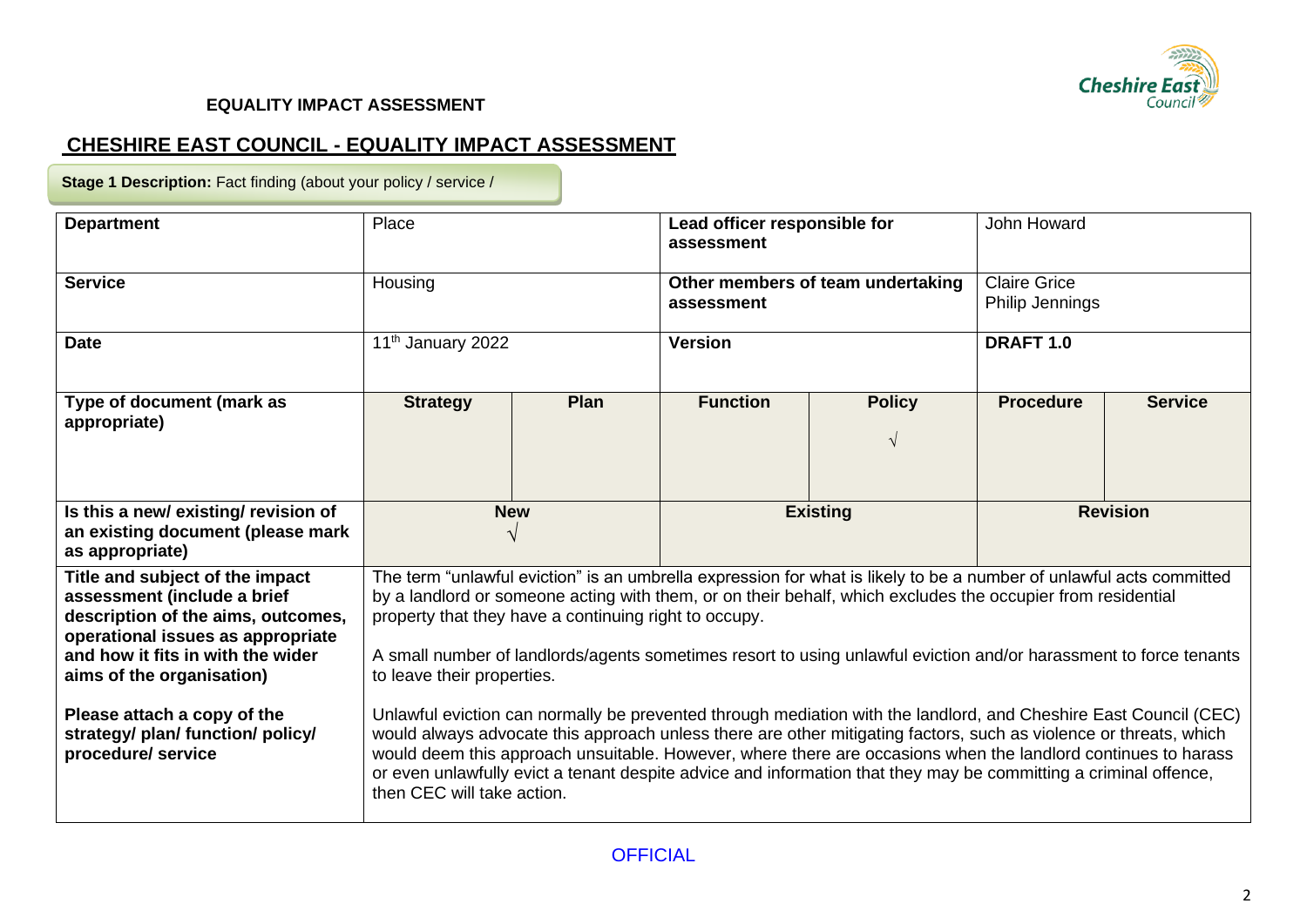

|                                                                                                                                     | When such events occur, they have a severely disruptive effect on the households involved, possibly leading to<br>unintentional homelessness. This is turn will have a financial impact on CEC who will have to find temporary<br>accommodation such as bed and breakfast accommodation for those occupants. Successful implementation of this<br>Policy will therefore see a reduction in homelessness and in costs to CEC.<br>This Policy is reflected in the strategic aims of CEC, including the Housing Strategy 2018-2023 and the |
|-------------------------------------------------------------------------------------------------------------------------------------|-----------------------------------------------------------------------------------------------------------------------------------------------------------------------------------------------------------------------------------------------------------------------------------------------------------------------------------------------------------------------------------------------------------------------------------------------------------------------------------------------------------------------------------------|
|                                                                                                                                     | Homelessness and Rough Sleeping Strategy 2021-2025.<br>A key priority in the Housing Strategy 2018-23 is to 'Challenge Poor Quality Housing' in the private rented sector,                                                                                                                                                                                                                                                                                                                                                              |
|                                                                                                                                     | including the targeting of the worst management and poorest housing standards, as well as promoting the<br>responsibilities of landlords.                                                                                                                                                                                                                                                                                                                                                                                               |
|                                                                                                                                     | A key action within the Homelessness and Rough Sleeping Strategy 2021-2025 is to develop CEC's relationships<br>with private landlords, enabling communication and positive working relationships.                                                                                                                                                                                                                                                                                                                                      |
|                                                                                                                                     |                                                                                                                                                                                                                                                                                                                                                                                                                                                                                                                                         |
| Who are the main stakeholders and                                                                                                   | If yes, who did you engage with? Please state below:                                                                                                                                                                                                                                                                                                                                                                                                                                                                                    |
| have they been engaged with?<br>(e.g. general public, employees,<br><b>Councillors, partners, specific</b><br>audiences, residents) | (i.e. if risk increases, vulnerability increases etc. services should include methods of adaptation to meet<br>these increased needs without creating client uncertainty, or loss of services).                                                                                                                                                                                                                                                                                                                                         |
|                                                                                                                                     | Name any groups/stakeholders that you have involved or consulted with during the Equality Impact<br>Assessment. Provide a brief summary of how they have been involved and what they said – positive or<br>negative.                                                                                                                                                                                                                                                                                                                    |
|                                                                                                                                     | For example, asking disabled people about access issues and gender groups about gender specific<br>issues before a service is introduced. Involving people with protected characteristics in training, policy<br>review, satisfaction surveys etc.                                                                                                                                                                                                                                                                                      |
|                                                                                                                                     | Local stakeholders are private renters, private landlords, Police, Local Elected Members.                                                                                                                                                                                                                                                                                                                                                                                                                                               |
|                                                                                                                                     | No consultation with these groups has been carried out.                                                                                                                                                                                                                                                                                                                                                                                                                                                                                 |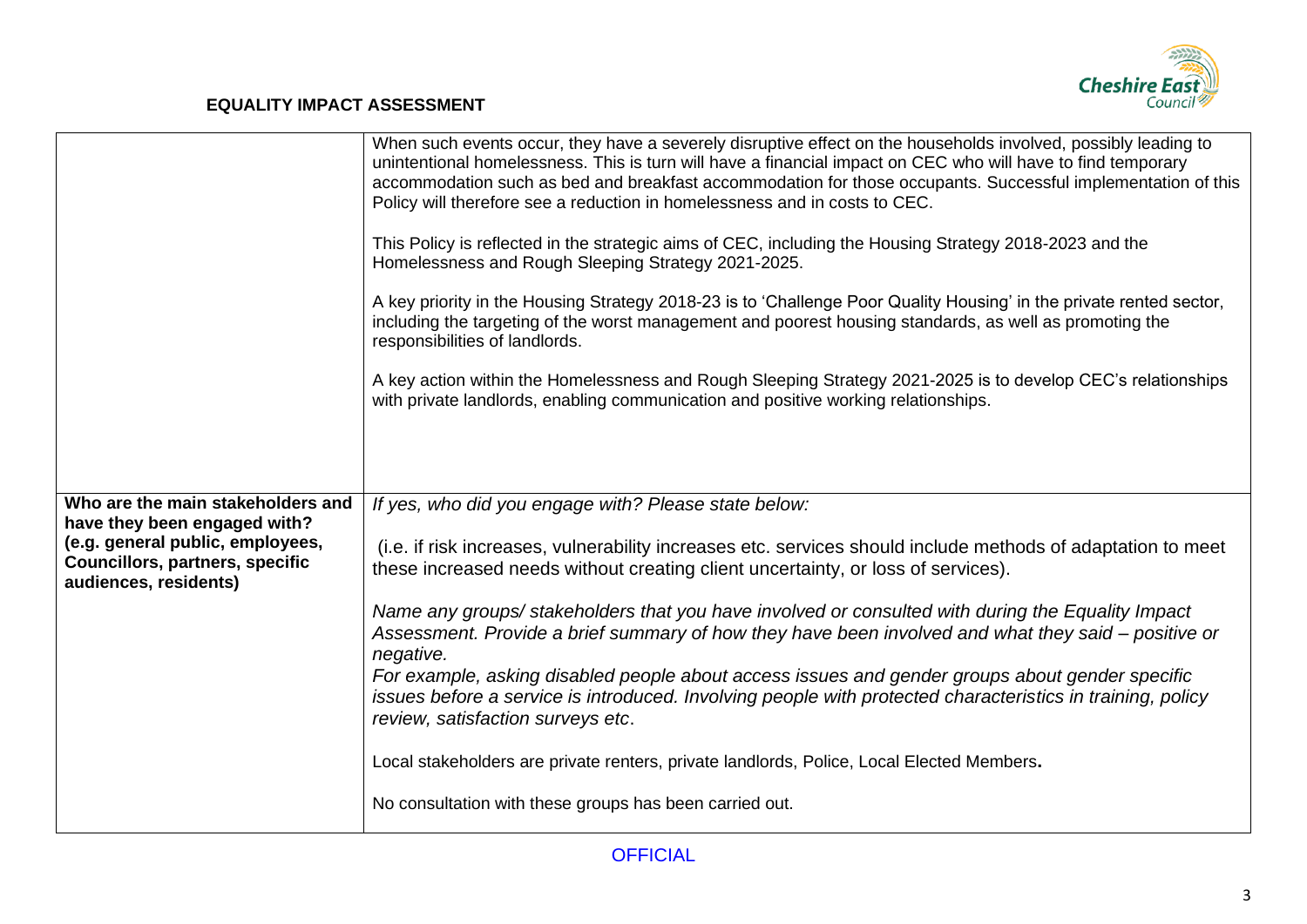

| What consultation method(s) did<br>you use?                                                                                                               |                                                                                                                                                                                                                                                                                                                                                                                                                                                                                                                                                                                  |
|-----------------------------------------------------------------------------------------------------------------------------------------------------------|----------------------------------------------------------------------------------------------------------------------------------------------------------------------------------------------------------------------------------------------------------------------------------------------------------------------------------------------------------------------------------------------------------------------------------------------------------------------------------------------------------------------------------------------------------------------------------|
| <b>Stage 2 Initial Screening</b>                                                                                                                          |                                                                                                                                                                                                                                                                                                                                                                                                                                                                                                                                                                                  |
| Who is affected and what<br>evidence have you considered to<br>arrive at this analysis?<br>(This may or may not include the<br>stakeholders listed above) | Such as a 'Process Map' of your service (assessment of customer journey through service) / analysis of<br>complaints / analysis of patient satisfaction surveys and feedback from focus groups / consultations / national<br>& local statistics and audits etc.<br>List what other information you have reviewed.                                                                                                                                                                                                                                                                |
|                                                                                                                                                           | During the summer of 2021 it was identified that CEC needed an effective Unlawful Eviction Policy, following a<br>number of cases. This also highlighted a particular need for more protection for migrant workers, a vulnerable group<br>open to unlawful eviction, to promote help, and tackle any rogue landlords.                                                                                                                                                                                                                                                            |
| Who is intended to benefit and<br>how?                                                                                                                    | Cheshire East has a relatively high concentration of migrant workers in the Crewe area, many of whom live in private<br>rented accommodation, especially in Houses of Multiple Occupation (HMOs). CEC recognises that migrant workers<br>can be subject to poorer living conditions and experience exploitation due to limited knowledge of their rights as<br>renters in the UK. Often issues will be undetected due to non-reporting, and challenges exist around literacy,<br>language barriers, and a lack of awareness of the housing rights of non-UK nationals.           |
|                                                                                                                                                           | The Council aims to tackle these issues through increased awareness-raising within communities and workplaces, as<br>well as improved website information, by specifically carrying out promotion and marketing of housing, homelessness<br>and Homechoice services. This will mean that the Housing Options Team is better promoted among hard-to-reach<br>groups and those with accessibility issues. The CEC website will be kept up to date with good quality information and<br>useful links (ensuring access to translated documents and services for those needing them). |
|                                                                                                                                                           | Anyone in the cohort of private renters may be open to harassment because of age, disability, gender, race, religion,<br>nationality, or sexuality (as extended to all new protected characteristics and protected groups within the 2010<br>Equality Act). For example, there is evidence nationally of some landlords exploiting vulnerable tenants if the tenant<br>wishes to stay in the landlord's property.                                                                                                                                                                |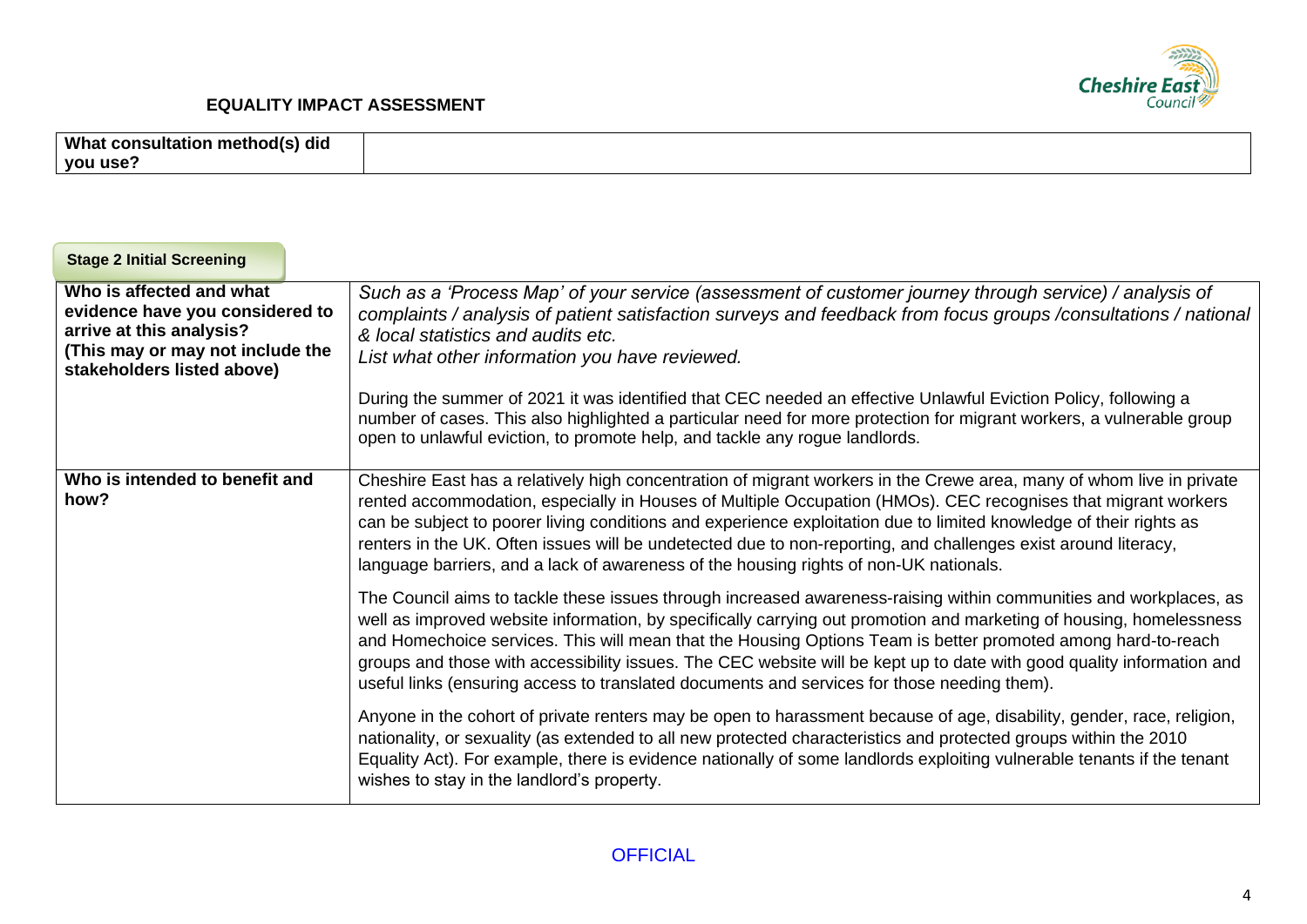

| Could there be a different impact<br>or outcome for some groups?                                                                                                                                                  |   | No.                                                                                                                                                                                                                                                       |                                                                                                                                                                         |   |           |                                                    |   |               |
|-------------------------------------------------------------------------------------------------------------------------------------------------------------------------------------------------------------------|---|-----------------------------------------------------------------------------------------------------------------------------------------------------------------------------------------------------------------------------------------------------------|-------------------------------------------------------------------------------------------------------------------------------------------------------------------------|---|-----------|----------------------------------------------------|---|---------------|
| Does it include making decisions<br>based on individual<br>characteristics, needs or<br>circumstances?                                                                                                            |   | No.                                                                                                                                                                                                                                                       |                                                                                                                                                                         |   |           |                                                    |   |               |
| Are relations between different<br>groups or communities likely to<br>be affected?<br>(eg will it favour one particular<br>group or deny opportunities for<br>others?)                                            |   |                                                                                                                                                                                                                                                           | It is intended that community relations are improved, and that communication improves between tenants, landlords,<br>and statutory services such as CEC and the Police. |   |           |                                                    |   |               |
| Is there any specific targeted<br>action to promote equality? Is<br>there a history of unequal<br>outcomes (do you have enough<br>evidence to prove otherwise)?                                                   |   | Not at the moment but this will be monitored through the implementation of the Unlawful Eviction Policy.<br>Improvements in the promotion of services among hard-to-reach groups and those with accessibility issues will<br>increase equality of access. |                                                                                                                                                                         |   |           |                                                    |   |               |
|                                                                                                                                                                                                                   |   |                                                                                                                                                                                                                                                           | Is there an actual or potential negative impact on these specific characteristics? (Please tick)                                                                        |   |           |                                                    |   |               |
| Age                                                                                                                                                                                                               | Y | N                                                                                                                                                                                                                                                         | <b>Marriage &amp; civil partnership</b>                                                                                                                                 | Y | N         | <b>Religion &amp; belief</b>                       | Y | N             |
|                                                                                                                                                                                                                   |   | $\sqrt{ }$                                                                                                                                                                                                                                                |                                                                                                                                                                         |   | $\sqrt{}$ |                                                    |   | $\mathcal{N}$ |
| <b>Disability</b>                                                                                                                                                                                                 | Y | N                                                                                                                                                                                                                                                         | <b>Pregnancy &amp; maternity</b>                                                                                                                                        | Y | N         | <b>Sex</b>                                         | Y | N             |
|                                                                                                                                                                                                                   |   | $\sqrt{ }$                                                                                                                                                                                                                                                |                                                                                                                                                                         |   | $\sqrt{}$ |                                                    |   | $\mathcal{N}$ |
| <b>Gender reassignment</b>                                                                                                                                                                                        | Y | N                                                                                                                                                                                                                                                         | Race                                                                                                                                                                    | Y | N         | <b>Sexual orientation</b>                          | Y | N             |
|                                                                                                                                                                                                                   |   | $\sqrt{ }$                                                                                                                                                                                                                                                |                                                                                                                                                                         |   | $\sqrt{}$ |                                                    |   | $\sqrt{ }$    |
| What evidence do you have to support your findings? (quantitative and qualitative) Please provide additional information that<br>you wish to include as appendices to this document, i.e., graphs, tables, charts |   |                                                                                                                                                                                                                                                           |                                                                                                                                                                         |   |           | <b>Consultation/</b><br>involvement<br>carried out |   |               |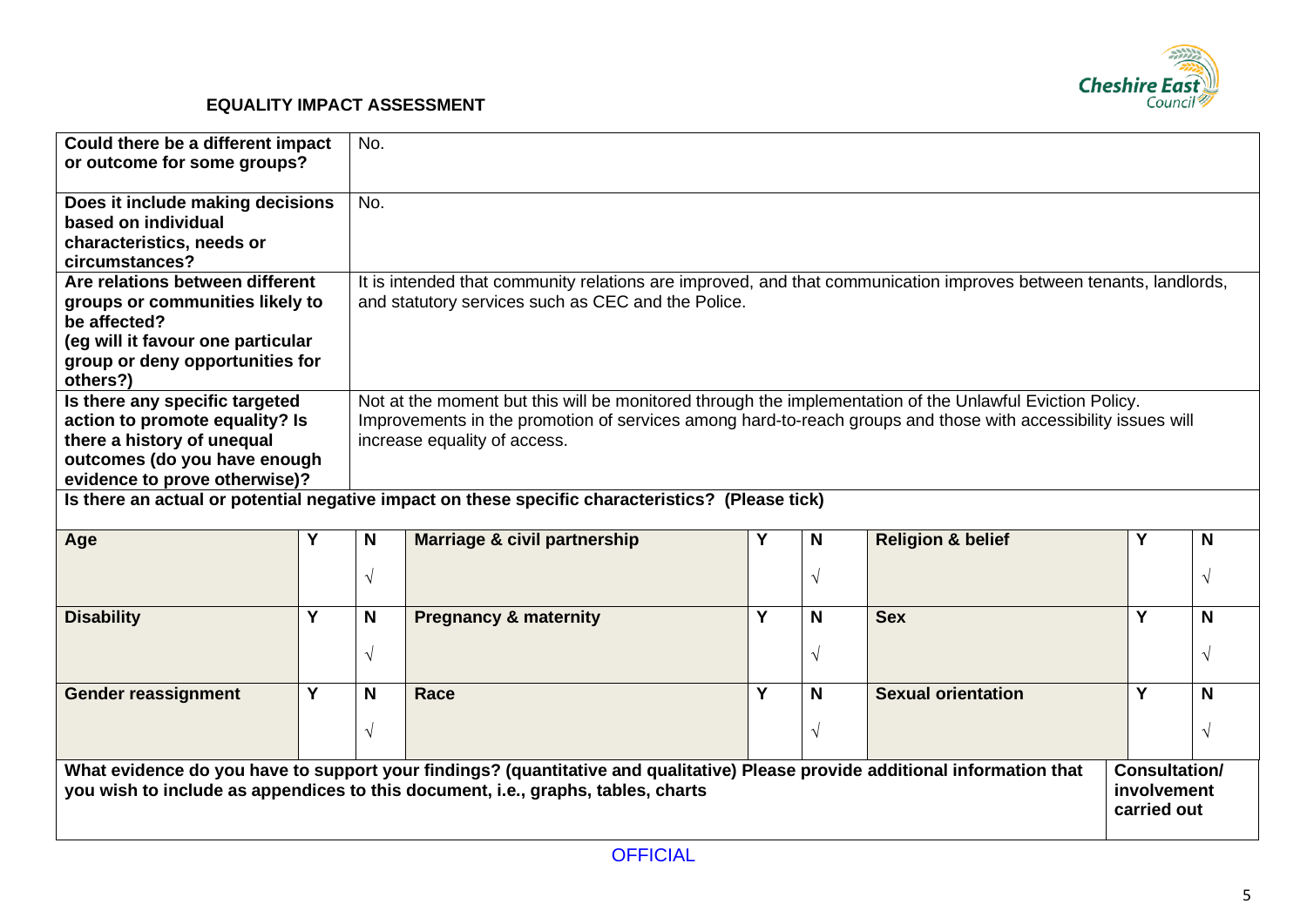

|                                                     |                                                                                                                                                                                                                                                                                       |                                                                                                                                                                                                                       |                                                                                                                                                                                      | <b>Yes</b> | <b>No</b>  |
|-----------------------------------------------------|---------------------------------------------------------------------------------------------------------------------------------------------------------------------------------------------------------------------------------------------------------------------------------------|-----------------------------------------------------------------------------------------------------------------------------------------------------------------------------------------------------------------------|--------------------------------------------------------------------------------------------------------------------------------------------------------------------------------------|------------|------------|
| Age                                                 | to make informed decisions.                                                                                                                                                                                                                                                           | home or if they would prefer to live in a different type of home or need to access to                                                                                                                                 | It will be possible to identify private renters to see if older people are happy with their<br>particular support services. Cheshire Homechoice will advise households enabling them |            | $\sqrt{ }$ |
| <b>Disability</b>                                   | Households containing Disability Benefit recipients can be signposted to appropriate<br>services and an up-to-date assessment of their needs carried out by health staff.<br>Landlords will be reminded of their obligations under disability legislation,                            |                                                                                                                                                                                                                       |                                                                                                                                                                                      |            | $\sqrt{ }$ |
| <b>Gender reassignment</b>                          |                                                                                                                                                                                                                                                                                       | CEC expects landlords to ensure that individuals transitioning have protection through<br>their tenancy agreement.                                                                                                    |                                                                                                                                                                                      |            |            |
| Marriage & civil partnership                        |                                                                                                                                                                                                                                                                                       | Families depend on extended networks and often try to live near relatives and rely on<br>them for support. It is important that their accommodation is in the right area and that the<br>accommodation is maintained. |                                                                                                                                                                                      |            |            |
| <b>Pregnancy &amp; maternity</b>                    | This group may benefit from the stability of adequate private accommodation making<br>access to local hospital/health services easier. The Policy will see lesser disruption to<br>people's lives.                                                                                    |                                                                                                                                                                                                                       |                                                                                                                                                                                      |            | $\sqrt{ }$ |
| Race                                                | There is a duty on CEC to promote race equality and good race relations. It will be<br>possible to signpost families who have/are experiencing racism to relevant services,<br>such as Police. The Unlawful Eviction Policy will tackle racist abuse of tenants by their<br>landlord. |                                                                                                                                                                                                                       |                                                                                                                                                                                      |            | $\sqrt{ }$ |
| <b>Religion &amp; belief</b>                        | The Unlawful Eviction Policy will tackle discrimination and abuse of tenants by their<br>landlord due to the tenant's beliefs.                                                                                                                                                        |                                                                                                                                                                                                                       |                                                                                                                                                                                      |            | $\sqrt{ }$ |
| <b>Sex</b>                                          | CEC is aware that some landlords Nationally are exploiting vulnerable tenants if the<br>tenant wishes to stay in the landlord's property, and the Unlawful Eviction Policy<br>addresses this issue if it is encountered locally.                                                      |                                                                                                                                                                                                                       |                                                                                                                                                                                      |            | $\sqrt{ }$ |
| <b>Sexual orientation</b>                           | LGBTQ+ are a hard-to-reach group and often issues will be undetected due to non-<br>reporting. CEC is aware of this and one of the objectives of the Unlawful Eviction Policy<br>is to improve reporting and communication.                                                           |                                                                                                                                                                                                                       |                                                                                                                                                                                      |            | $\sqrt{ }$ |
| Proceed to full impact assessment?<br>(Please tick) | <b>Yes</b>                                                                                                                                                                                                                                                                            | <b>No</b><br>V                                                                                                                                                                                                        | <b>Date</b>                                                                                                                                                                          |            |            |
|                                                     |                                                                                                                                                                                                                                                                                       |                                                                                                                                                                                                                       |                                                                                                                                                                                      |            |            |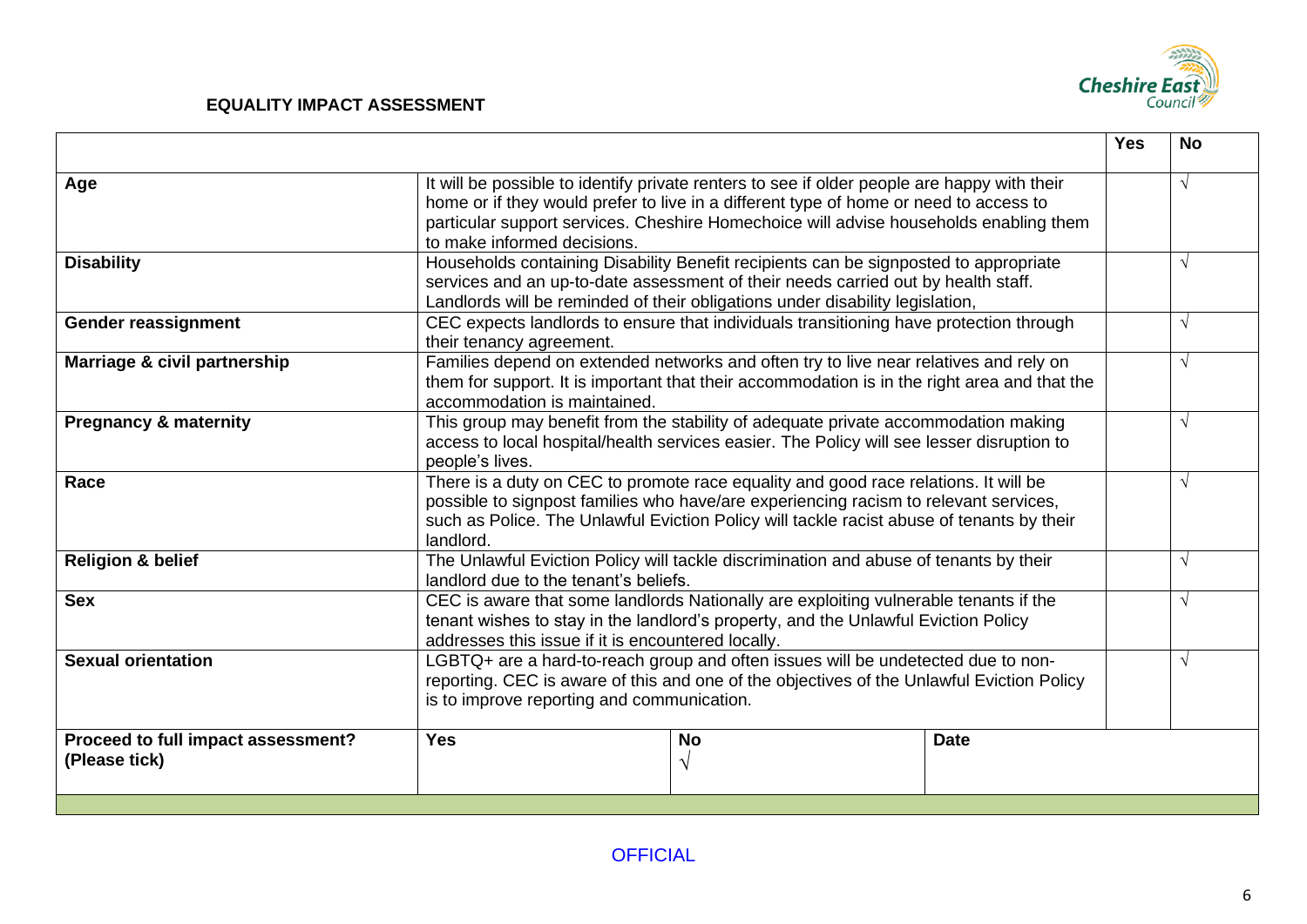

| Lead officer sign off    | John Howard | <b>Date</b> | 11 <sup>th</sup> January 2022 |
|--------------------------|-------------|-------------|-------------------------------|
| Head of service sign off |             | <b>Date</b> |                               |

**If yes, please proceed to Stage 3. If no, please publish the initial screening as part of the suite of documents relating to this issue**

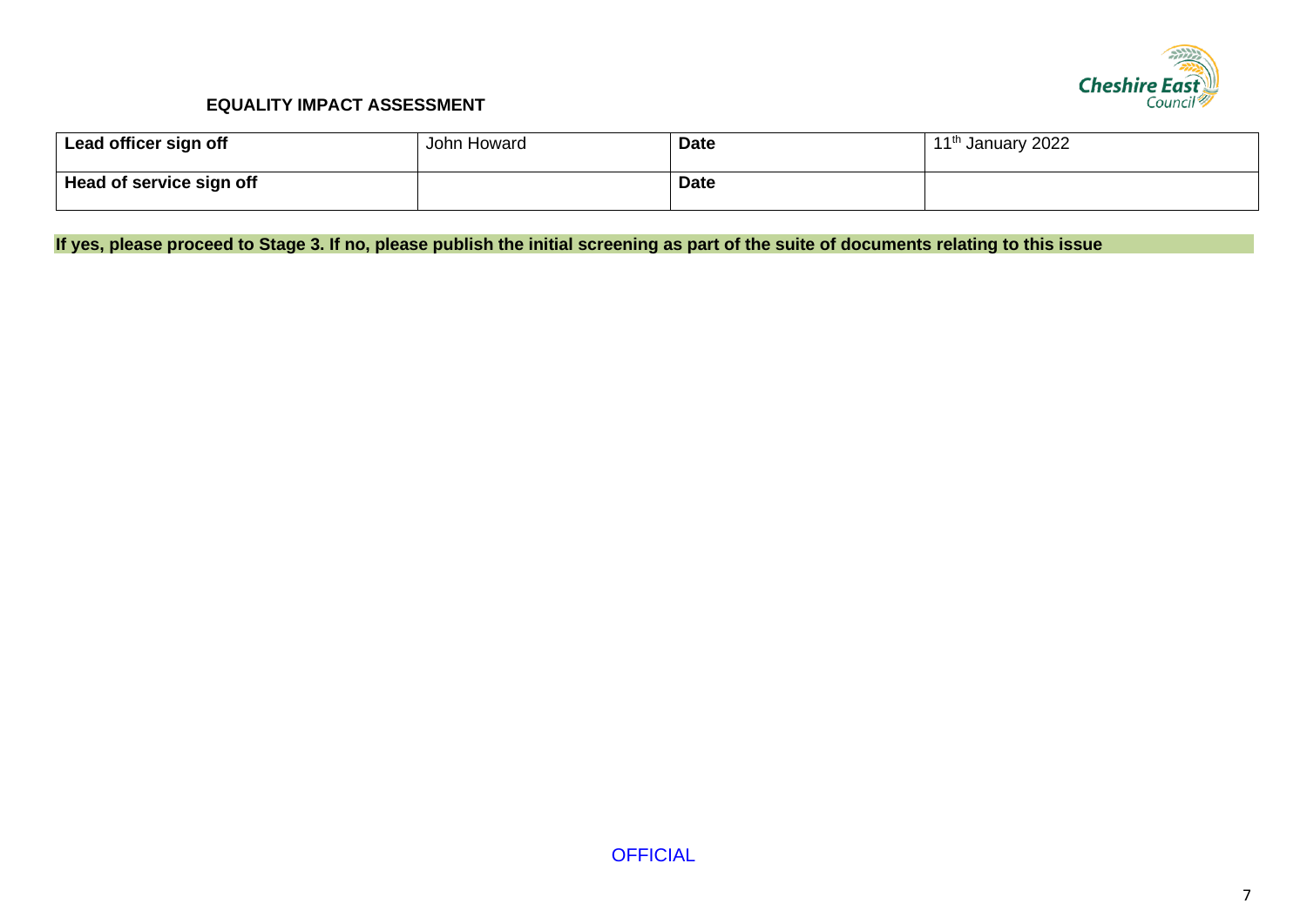

**Stage 3 Identifying impacts and evidence**

**This section identifies if there are impacts on equality, diversity and cohesion, what evidence there is to support the conclusion and what further action is needed**

| <b>Protected</b><br>characteristics | Is the policy (function etc)<br>likely to have an adverse impact<br>on any of the groups?<br>Please include evidence<br>(qualitative & quantitative) and<br>consultations<br>List what negative impacts were recorded in<br>Stage 1 (Initial Assessment). | Are there any positive<br>impacts of the policy<br>(function etc) on any of<br>the groups?<br>Please include evidence<br>(qualitative & quantitative)<br>and consultations<br>List what positive impacts were<br>recorded in Stage 1 (Initial<br>Assessment). | Please rate the impact<br>taking into account any<br>measures already in place<br>to reduce the impacts<br>identified<br><b>High:</b> Significant potential impact;<br>history of complaints; no mitigating<br>measures in place; need for<br>consultation<br><b>Medium:</b> Some potential impact;<br>some mitigating measures in place, lack<br>of evidence to show effectiveness of<br>measures<br><b>Low:</b> Little/no identified impacts;<br>heavily legislation-led; limited public<br>facing aspect | <b>Further action</b><br>(only an outline needs to<br>be included here. A full<br>action plan can be<br>included at Section 4)<br>Once you have assessed the impact of<br>a policy/service, it is important to identify<br>options and alternatives to reduce or<br>eliminate any negative impact. Options<br>considered could be adapting the policy<br>or service, changing the way in which it<br>is implemented or introducing balancing<br>measures to reduce any negative<br>impact. When considering each option<br>you should think about how it will reduce<br>any negative impact, how it might<br>impact on other groups and how it might<br>impact on relationships between groups<br>and overall issues around community<br>cohesion. You should clearly<br>demonstrate how you have considered<br>various options and the impact of these.<br>You must have a detailed rationale<br>behind decisions and a justification for<br>those alternatives that have not been<br>accepted. |
|-------------------------------------|-----------------------------------------------------------------------------------------------------------------------------------------------------------------------------------------------------------------------------------------------------------|---------------------------------------------------------------------------------------------------------------------------------------------------------------------------------------------------------------------------------------------------------------|-------------------------------------------------------------------------------------------------------------------------------------------------------------------------------------------------------------------------------------------------------------------------------------------------------------------------------------------------------------------------------------------------------------------------------------------------------------------------------------------------------------|--------------------------------------------------------------------------------------------------------------------------------------------------------------------------------------------------------------------------------------------------------------------------------------------------------------------------------------------------------------------------------------------------------------------------------------------------------------------------------------------------------------------------------------------------------------------------------------------------------------------------------------------------------------------------------------------------------------------------------------------------------------------------------------------------------------------------------------------------------------------------------------------------------------------------------------------------------------------------------------------------|
| Age                                 |                                                                                                                                                                                                                                                           |                                                                                                                                                                                                                                                               |                                                                                                                                                                                                                                                                                                                                                                                                                                                                                                             |                                                                                                                                                                                                                                                                                                                                                                                                                                                                                                                                                                                                                                                                                                                                                                                                                                                                                                                                                                                                  |
| <b>Disability</b>                   |                                                                                                                                                                                                                                                           |                                                                                                                                                                                                                                                               |                                                                                                                                                                                                                                                                                                                                                                                                                                                                                                             |                                                                                                                                                                                                                                                                                                                                                                                                                                                                                                                                                                                                                                                                                                                                                                                                                                                                                                                                                                                                  |
| Gender reassignment                 |                                                                                                                                                                                                                                                           |                                                                                                                                                                                                                                                               |                                                                                                                                                                                                                                                                                                                                                                                                                                                                                                             |                                                                                                                                                                                                                                                                                                                                                                                                                                                                                                                                                                                                                                                                                                                                                                                                                                                                                                                                                                                                  |
| Marriage & civil<br>partnership     |                                                                                                                                                                                                                                                           |                                                                                                                                                                                                                                                               |                                                                                                                                                                                                                                                                                                                                                                                                                                                                                                             |                                                                                                                                                                                                                                                                                                                                                                                                                                                                                                                                                                                                                                                                                                                                                                                                                                                                                                                                                                                                  |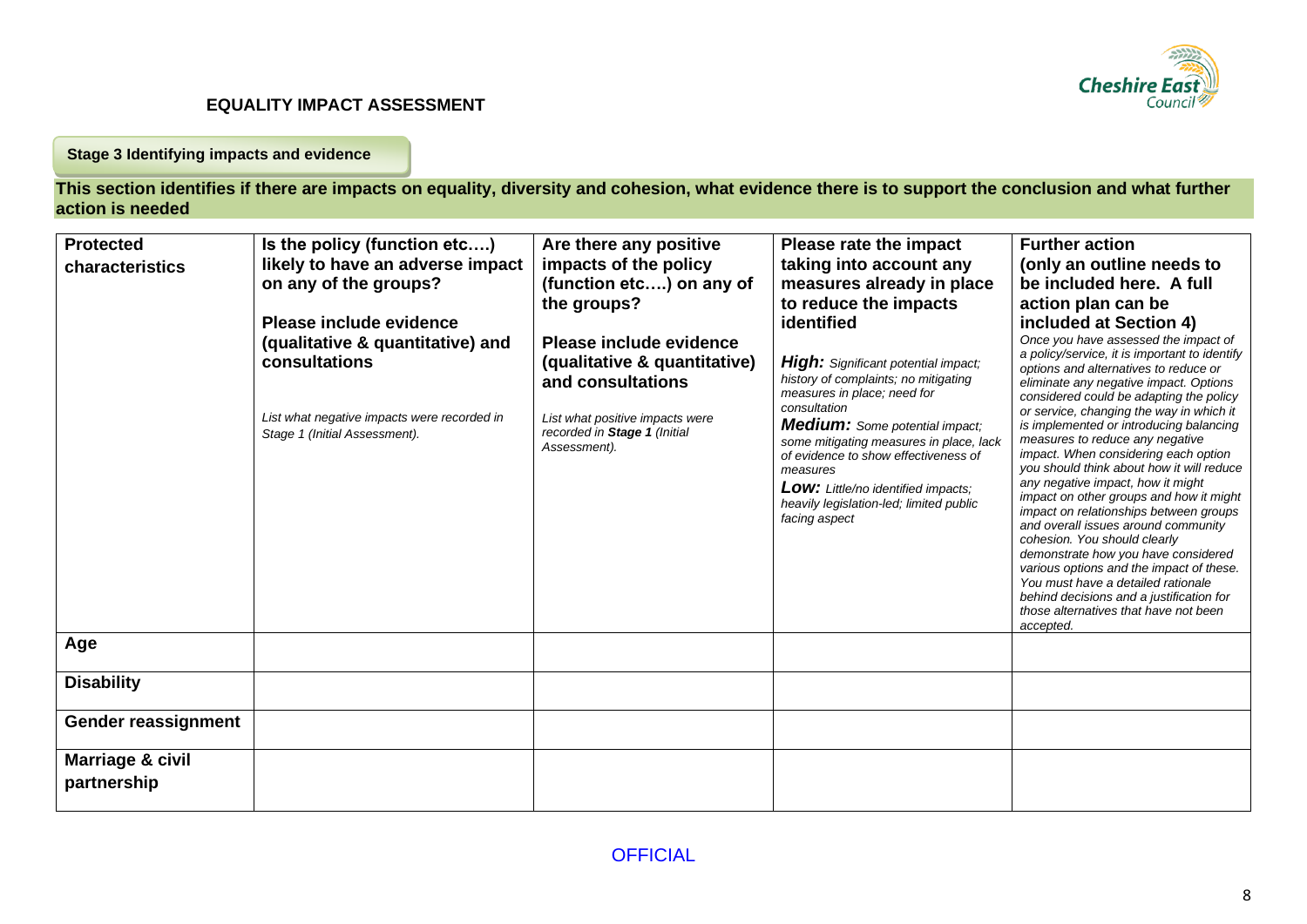

| <b>Pregnancy and</b>                                                                                                                                                                                                                                                       |  |  |  |  |  |
|----------------------------------------------------------------------------------------------------------------------------------------------------------------------------------------------------------------------------------------------------------------------------|--|--|--|--|--|
| maternity                                                                                                                                                                                                                                                                  |  |  |  |  |  |
| Race                                                                                                                                                                                                                                                                       |  |  |  |  |  |
| <b>Religion &amp; belief</b>                                                                                                                                                                                                                                               |  |  |  |  |  |
| <b>Sex</b>                                                                                                                                                                                                                                                                 |  |  |  |  |  |
| <b>Sexual orientation</b>                                                                                                                                                                                                                                                  |  |  |  |  |  |
| Is this change due to be carried out wholly or partly by other providers? If yes, please indicate how you have ensured that the partner<br>organisation complies with equality legislation (e.g. tendering, awards process, contract, monitoring and performance measures) |  |  |  |  |  |